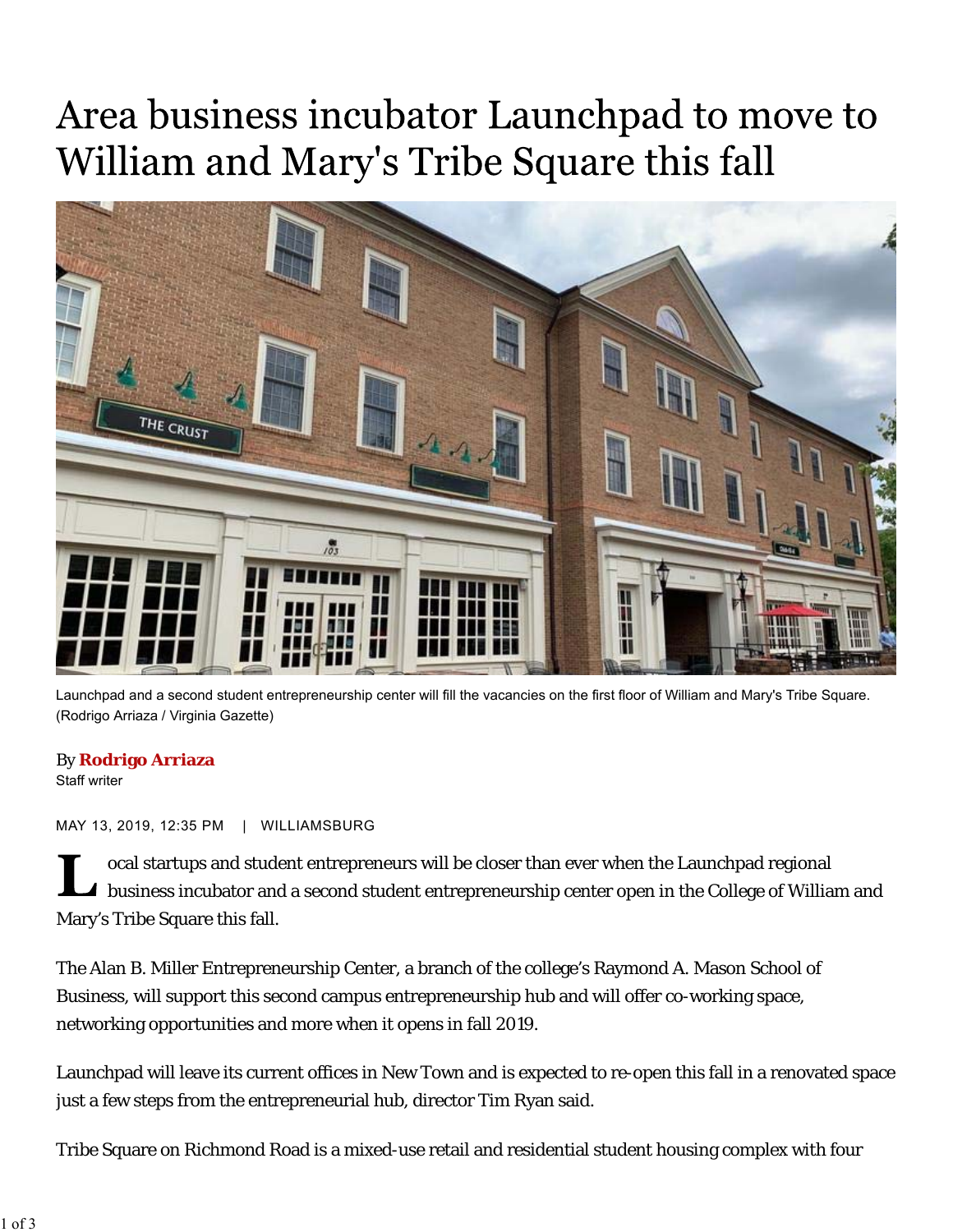retail spaces on its first floor and 14 apartments on its second and third floors. One storefront was filled by Chick-fil-A this past fall, and the remaining retail vacancies will be filled by these two additions, Miller Center executive director Graham Henshaw said.

"Prominently located in Tribe Square, the new hub will cultivate a culture of disciplined creativity across the university and with our regional partners," William and Mary President Katherine Rowe said in a college news release.

Funding for the renovation work being done on the empty retail spaces will come primarily from the President's Strategic Investment Fund, which was created last summer with a \$1.5 million donation from an anonymous alumna, the release states.

Henshaw said the project will meet growing demand for space from students at the existing Miller Center, and allow others to use its facilities for the first time.

"We made a conscious decision three years ago to open up all of our programming to all students, and that has provided access to tools and resources that are not available anywhere else on campus," he said. "Now, three years into that, we frequently find ourselves maxed out in that space."

Henshaw and Ryan agreed that the Miller Center and Launchpad are working toward common goals in terms of the programming and support services they offer, but that their users previously found it difficult to collaborate effectively because of the distance between the two.

By being separated by just a walkway, they said entrepreneurial-minded students and business startups will easily be able to work together and learn from each other.

 "From the Launchpad point of view, we really wanted more engagement with the students and the entrepreneurship center as well," Ryan said. "The opportunities that present themselves by being in such a businesses wanted to be able to connect with them more, and I think the same holds true with the close proximity to each other are awesome."

The retail spaces in Tribe Square that formerly housed The Crust and Subway will be converted into a large co-working space with conference rooms, team break-out rooms, office space and semi-permanent coworking areas, Henshaw said. Launchpad will move to the former Mooyah space and will have room for all of its incubated businesses. Launchpad businesses will be able to use the entrepreneurship center facilities and vice versa, Henshaw said.

"We really want it to be this mix of entrepreneurial thinkers, so you might be in the copy room or waiting to use the 3-D printer that an entrepreneur from Launchpad is working on, and you're next to them working on a student venture," he said. "We really want to see some cross-pollination there, so all of the resources are available to the Launchpad."